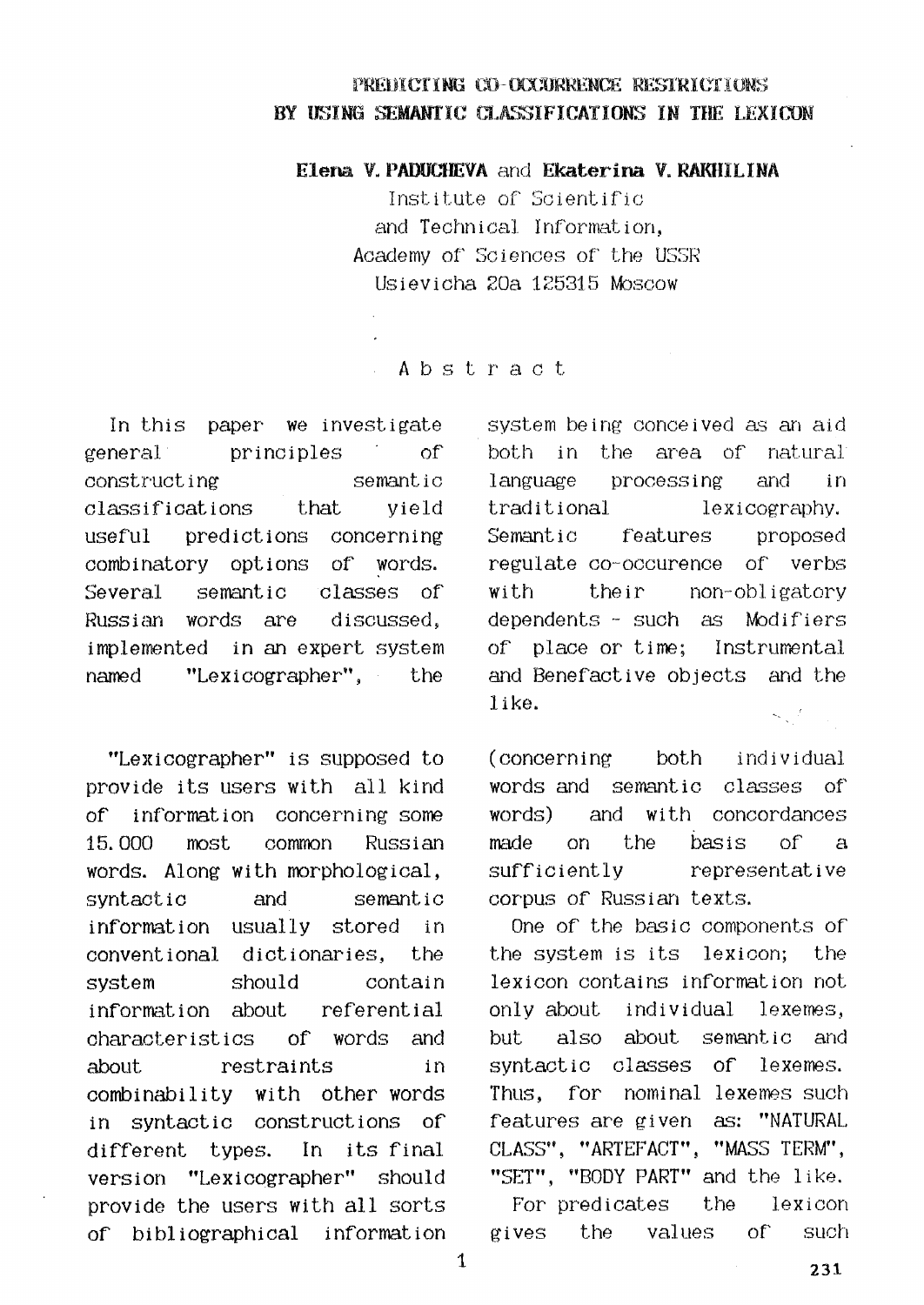features as Vendlerian classes (STATE,  $ACT IVITY$ ) ACCOMPLISHMENT, ACHIEVEMENT), of. [I]; **NONCONTROLLED**  possibility subordinate [g], etc. **CONTROLLED vs.**  action [2, p. 32]; of having a indirect question

It is argued that in many cases combinability of a. word can be predicted on the basis of the semantic class(es) it belongs to. Thus, semantic classifications will be the main topic of our exposition.

It turned out that altogether different approaches are required for semantic classifications of predicates and For lexemes with non predicative neaning. In this paper we give central attention to the predicative zone of the lexicon.

Semantics of verbs has been studied intensely in recent vears, of. works by Ch. Fillmore [3], Z. Vendler [i], L. Karttunen [3]. it was a long tradition for linguists to lay the strongest emphasis on the semantic properties of separate verbs. Our goal in this-paper will be to attract attention to individual those semantic properties of verbs that affect their combinability and still are common to more or less numerous verb classes.

Thus, combinability of verbs with subordinated noun phrases or adverbials designating place, time, reason, purpose,

instrument and other parameters of the situation denoted by a predicate (taken together with its arguments) was usually. assumed to be non-restricted. This is definitely not the case, and the problem deserves special attention. There are some well known important observations made in this area. Thus, as is known, one of the Vendlerian classes - accomplishment verbs is singled out by the fact that some verbs combine with a special kind of time adverbials, such *as in two hours;* these adverbials designate a period of time during which the process went on and finally reached its inherent limit.

In what follows we shall demonstrate several semantic cl&sses of Russian verbs with the corresponding rules of semantic co-occurence restraints. We argue that the restraints discussed are semantic in their nature; thus, it is natural to suppose, that some analogous or cognate restraints would hold for corresponding semantic classes of verbs in other" languages. CF. the look by A. Wierzhbioka [8] where the author strives for semantic explanations in grammar in a broad sense of the word, namely, tries to find semantic motivation for every co-occurrence restriction in the cho ice of morphemes or grammat i cal construct ions.

1. There are classes of

232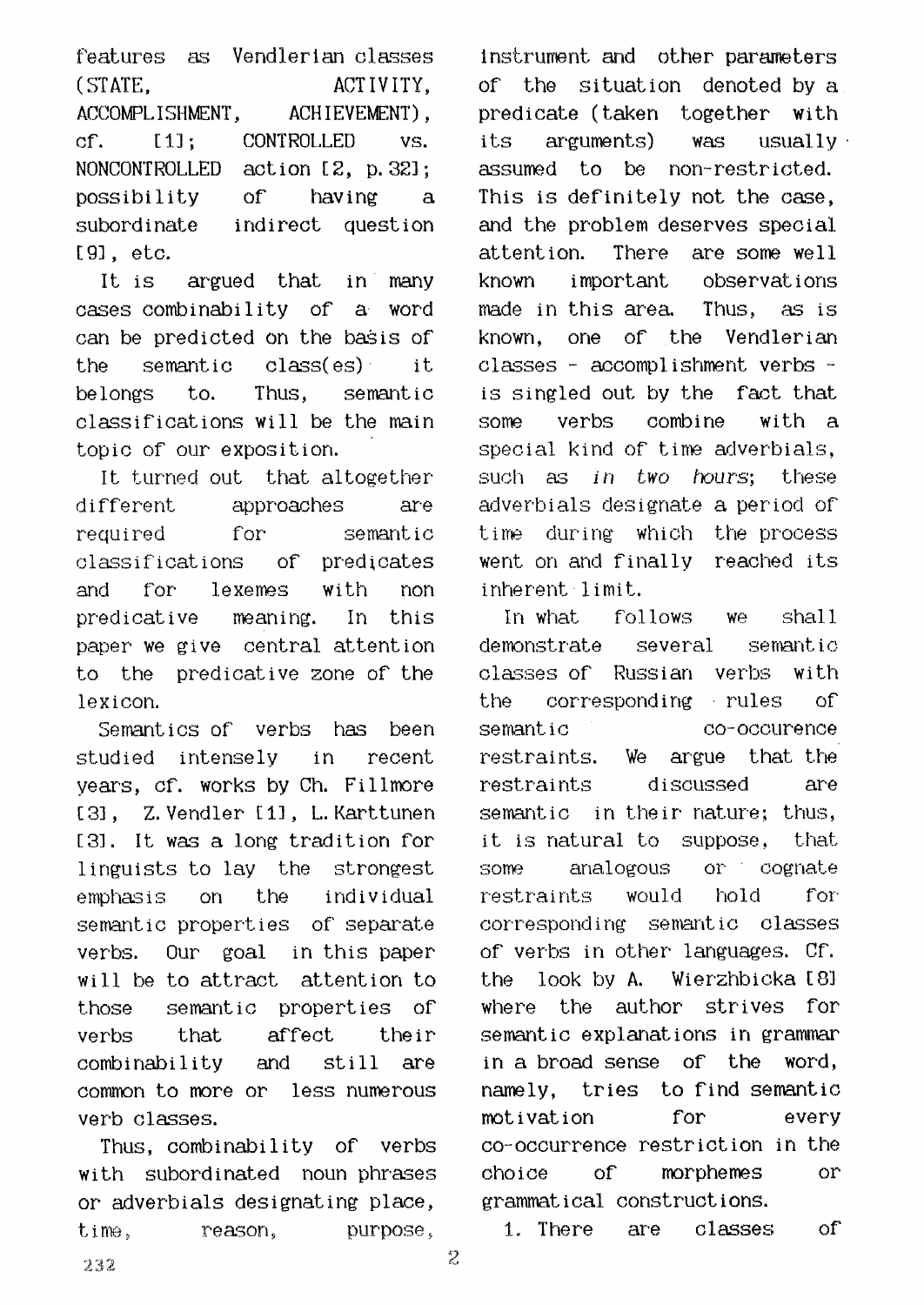oredicates for which neither location in time nor in space is possible.

One of such classes  $iS$ constituted by the so-called stable states, cf. Becurb 'to weight',  $B \text{Ja} \text{Je} \text{r}$  is to possess', BHATb 'to know'. HANEATbCA 'to  $h$ ope $\cdot$ . *HOMHUTb* 'to remember' (Stable states are opposed  $etc.$ to the so-called temporary states of. such predicates as *веселиться* 'to make fun', быть голодным 'to be hungry', пьяным 'drunk' etc for which localization in time  $i \in$ possible. Another class with the same combinatorial properties is constituted by causative verbs denoting situations that give states as their results, of. pa-*IOBATb* 'to cause joy', *O2OPVATb* 'to grieve', *рекомендовать* 'to recommend',  $3JMTb$ 'to make anerv' etc. Note especially verbs denoting changes in social such as *OBMOBeTb* 'to state become a widow'.

Verbs of these semantic classes do not allow of place or time adverbials (of all time adverbials only those cooccur such verbs that denote with super-long intervals, such as раньше 'before', в молодости 'in the youth', *KO2Ja-TO* 'long ago', cf. [5]).

In order to give semantic explanation of co-occurence restraints of a verb it is sometimes necessary to use  $\mathbf{a}$ more exact classification  $\alpha$ <sup> $\Gamma$ </sup> Thus. the verb time modifiers.

*OHOBJATh* 'to be late' does not co-occur with  $\partial \mathbf{u}$ adverbial expressing exact time (\*OH onos- $\text{max}$  B 14.30), though for other Perfective verbs in Russian such modification usually is not precluded (OH  $npMMPJ - B - 14.30$ ).  $cf.$ differentiation of exact time and embracing time in [5].

The verb опоздать  $iS$ not unique in its semantic class.  $CF.$ such verbs as yenerb 'to be in time', orcrarb, sarahyrbca (Доклад затянулся), задержаться. сохраниться and some others.

2. There is an interesting distinction that has remained unnoticed up till now, namely, a distinction between concrete and non-concrete verbs. A verb is **concrete** if it designates (in a proper context) a situation that is supposed to go through a series of phases in its natural development each of which can be given a detailed description. Indeed. for  $a$ situation described by a verb be warb 'to run' or pesarb 'to cut' (both of them concrete) it is always possible to sav. for every fixed moment. what the subject involved in the situation is doing at this moment. On the other hand, there are verbs that present the situation in such a way that they emphasize the final result of the action described while the means used in order to achieve this result remain in the shadow; and this semantic feature characteristic of their use and understanding

3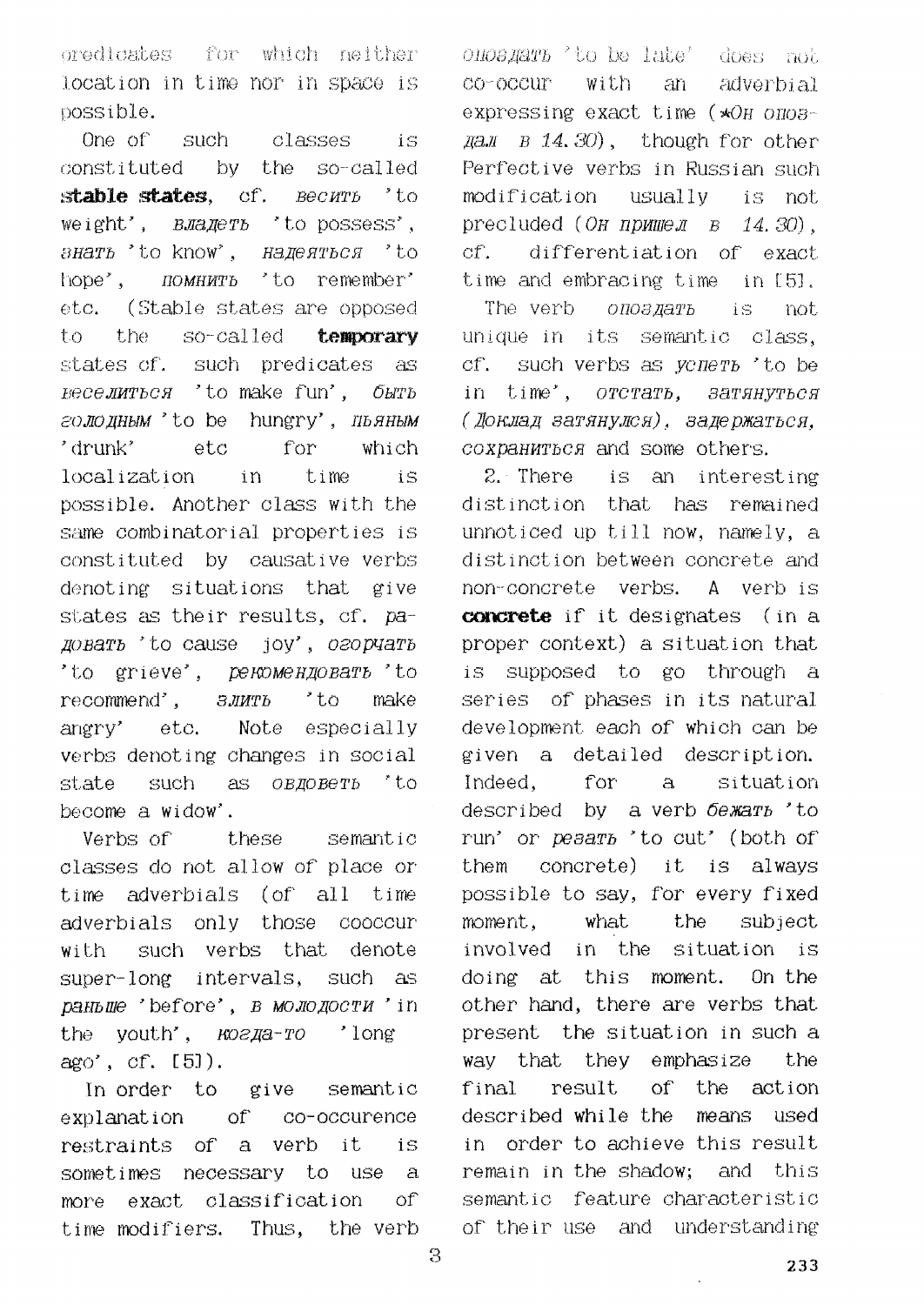must be reflected in the ir lexicographic representation. We call such verbs **non-concrete.** Thus, *OTOMOTMTb means " to*   $revenue$  oneself for an evil committed earlier'; but the means used in order to attain this goal are irrelevant. As a consequence, no concrete phases can be discerned in the action denoted by this verb: the verb *OTOMCTWTb* does not express "an unfolding action", even when used in the Imperfective. The same is true for the verb *ncnop-* $\eta$   $\eta$ <sup> $\eta$ </sup>  $\eta$ <sup> $\eta$ </sup> $\eta$ <sup> $\eta$ </sup> $\eta$ <sup> $\eta$ </sup> $\eta$ <sup> $\eta$ </sup> $\eta$ <sup> $\eta$ </sup> $\eta$ <sup> $\eta$ </sup> $\eta$ <sup> $\eta$ </sup> $\eta$ <sup> $\eta$ </sup> $\eta$ <sup> $\eta$ </sup> $\eta$ <sup> $\eta$ </sup> $\eta$ <sup> $\eta$ </sup> $\eta$ <sup> $\eta$ </sup> $\eta$ <sup> $\eta$ </sup> $\eta$ <sup> $\eta$ </sup> $\eta$ <sup> $\eta$ </sup> $\eta$ <sup> $\eta$ </sup> $\eta$ <sup> $\eta$ </sup> $\eta$ <sup> $\eta$ </sup> $\eta$ <sup> $\eta$ </sup> $\eta$ <sup> $\eta$ </sup> $\eta$ <sup></sup>  $non-concrete: *YCDOPYATD*$  means "to deprive of the possibility of normal functioning'; but the way in which this deprivation is fulfilled is irrelevant for the meaning of the word, so it has no phases, it does not denote a developing process.

Non-concrete verbs very often are aspectually defective; namely, they either have no Imperfective or, being used in the Imperfect ive, they lack Progressive meaning. Thus, among the verbs that, according to Ju. Apresjan [7] belong to the class of the so-called momentary verbs (achievements in Vendler' s terminology) and thus lack a Progressive meaning there is a major group of verbs that owe the ir momentariness to non -concreteness: cf. *no6e muarb* 'to  $win'$ , 'to succeed'; *aacTM2aTb*, *<i>BACTABATb* ; ИЗМенять < родине>; *sapywaTh rlpaBZgIO* "to violate the rule'; *OOXOAMTb 3aKOH* 'to

violate the law'; *npe gabarb* <  $r$ o-BaDMMen> to fail; paseMamarb *<Tc~I,~Hy> ; C,rie/qOSaTb <OOB6~TX> " [.O*  follow the advice'; *COBepWaTh*  $e$ pex 'to sin', etc.

- $(1)$  a. *бежал* с  $\phi$ акелом 'ran with a torch  $\langle$  in his hand>:
	- **b. \*Мстил с портфелем <B** *pyke>* 'revenged himself' with a bag  $\langle$  in his  $\frac{1}{2}$
- *( 2] a. F;~oOt4JI qaObI MOJIOTP~DM*  'broke the watch with the hammer'; *ударил палкой* 'hit with a stick';
- **b.**  $×MCIODT'MJ << QACbL > MOJOTROM$ 'spoiled the watch with a hammer': \* \* 0CHOD 0MJ ПАЛКОЙ 'revenged himself with a stick'.

3. Not every predicate can cooccur with such a common type of verb-complement as Benefactive (expressed in Russian with the help of the proposition  $q_{\text{J}H\text{F}}$ "for'). Thus, it is impossible to say  $*6$ *OHTbCH HJH KO2O-JW6O* 'to be afraid for  $smb$ ,  $*$ K*AACTbCA*  $\mu$ *J.H KO2O-JMOO* 'to swear for smb' etc. These restrictions are easily deducibly from semantic decomposition of the Benefactive construction:  $X P A J J J J J = 'X did$ P having" in mind to provide Y with the result of P'. It follows *from* this decomposition that a predicate for which this construction is possible must denote an action that is both a controlled one and an action having some definite result.

 $234$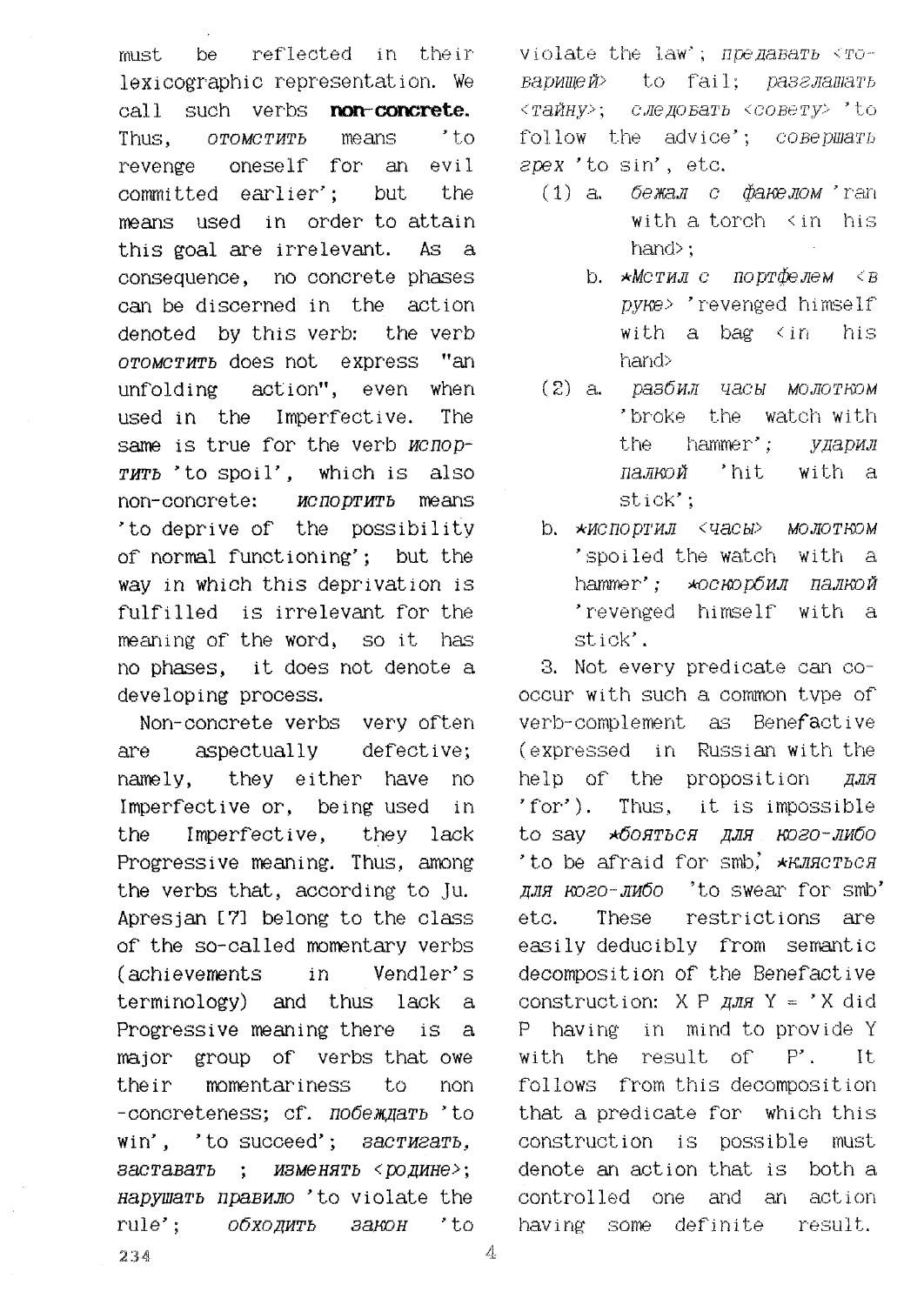why Benefactive This is complement cannot co-occur with verb бояться, denoting the non-controlled state, or with the verb  $KMRCTbCA$ , denoting an action with no result.

It is a well-known fact that verbs denoting non-controlled actions normally do not co-occur with a modifier of purpose: thus, such question as \*3ayem идет снег? \*Зачем море шумит? are deviant (questions about the cause of such states are normal: Почему идет снег? Почему море WyMMT?). Thus, if the dictionary information about the contains feature CONTROL. then the

It is customary to think that co-occurence possibilities are determined only by individual properties  $of$ words:  $d\circ$ dependencies that not. correspond to predicate-argument relations are not semantically behavior of a verb with respect to a modifier of purpose becomes predictable.

- $(3)$  \**Iloyemy on shaer?* \*Почему он болеет? \*Почему он молодой?
- (4) Почему ты стоишь? Почему ты молчишь?

Predicates in (3) denote states are called determinate in t.hat.  $F61:$ these states develop in time according to their own laws, and it is impossible for the subject to change his state of his own accord. And this semantic feature explains the difference between  $(3)$  and  $(4)$ .

Summary

motivated. Our research shows that there are no syntactic relationships without semantic backgrounding, though semantic features of words that regulate co-occurence are not always easy to discover.

References

- 1. Vendler Z. Verbs and times. -Philosophical reviews. 1957. v. 64, p. 143-160.
- 2. Dik S. Functional grammar. -Amsterdam etc: NorthHolland P.  $C.$ , 1978.
- 3. Karttunen L. La logique des constructions anglaises  $\mathbf{A}$ complement predicatif.  $\overline{\phantom{a}}$ Languages, 1973, N 30, p. 36-80.
- 4. Fillmore Ch. How to know

whether you're coming Or<sup>-</sup> going. - In: Essavs on deixis.  $\sqrt{2}$ Ed. by Rauh G. Tubingen: Narr, 1983. - p. 219-227.

- 5. Wierzbicka A. The semantics of grammar: Amsterdam.  $etc.$ : Jhohn Benjamins, 1988.
- 6. Падучева Е.В. К семантической классификации временных детерминантов предложения. - В кн.: Язык: система и функционирование. М.: Наука, 1988.

 $5\overline{)}$